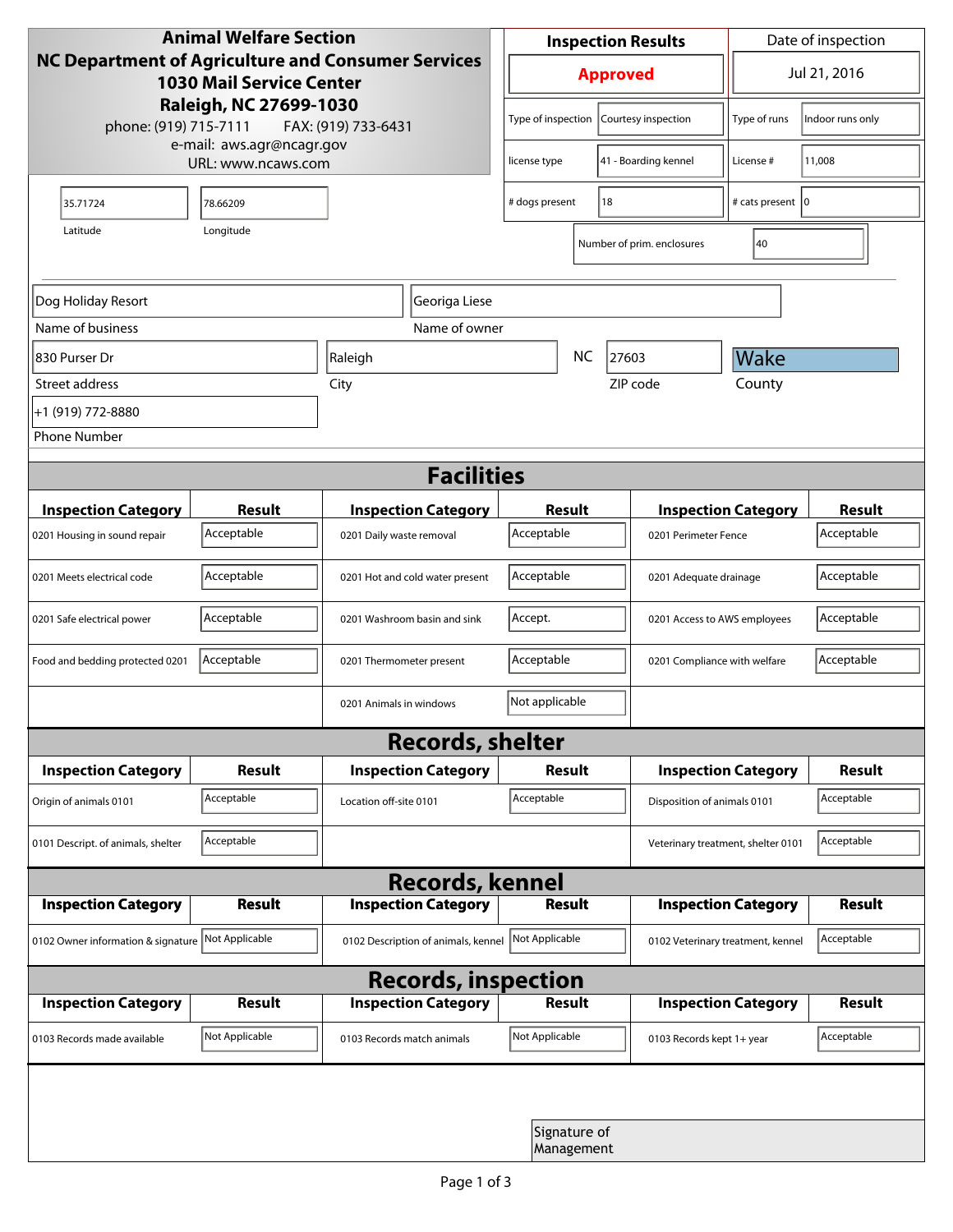| <b>Animal Welfare Section, NCDA&amp;CS</b> |                | <b>Inspection Results</b>                                   |                            | Date of inspection                  |                            |                |  |  |
|--------------------------------------------|----------------|-------------------------------------------------------------|----------------------------|-------------------------------------|----------------------------|----------------|--|--|
| Inspection Report, continued               |                | <b>Approved</b>                                             |                            | Jul 21, 2016                        |                            |                |  |  |
|                                            |                |                                                             |                            |                                     |                            | <b>NC</b>      |  |  |
| Dog Holiday Resort                         |                | Georiga Liese                                               |                            | Raleigh                             |                            |                |  |  |
| <b>Indoor facilities</b>                   |                |                                                             |                            |                                     |                            |                |  |  |
| <b>Inspection Category</b>                 | Result         | <b>Inspection Category</b>                                  | Result                     |                                     | <b>Inspection Category</b> | Result         |  |  |
| 0202 Ambient temperature, indoor           | Acceptable     | 0202 Ventilation, indoor                                    | Acceptable                 | Acceptable<br>0202 Lighting, indoor |                            |                |  |  |
| 0202 Imperv./Sanitary surf., indoor        | Acceptable     | 0202 Drainage, indoor                                       | Acceptable                 |                                     |                            |                |  |  |
|                                            |                | <b>Outdoor facilities</b>                                   |                            |                                     |                            |                |  |  |
| <b>Inspection Category</b>                 | Result         | <b>Inspection Category</b>                                  | Result                     | <b>Inspection Category</b>          |                            | Result         |  |  |
| 0203 Impervious surfaces, outdoor          | Not Applicable | 0203 Housing, 1 per animal                                  | Not Applicable             | 0203 Protection from elements       |                            | Not Applicable |  |  |
| 0203 Owner advised, outdoor                | Not Applicable | 0203 Drainage, outdoor                                      | Not Applicable             |                                     |                            |                |  |  |
|                                            |                | <b>Primary enclosures</b>                                   |                            |                                     |                            |                |  |  |
| <b>Inspection Category</b>                 | Result         | <b>Inspection Category</b>                                  | Result                     |                                     | <b>Inspection Category</b> | Result         |  |  |
| 0204 Drainage prev. cross contam.          | Acceptable     | 0204 Fence height >= 5 feet                                 | Acceptable                 | 0204 1:10 ratio, person: human      |                            | Acceptable     |  |  |
| 0204 Surf. impervious to moisture          | Acceptable     | 0204 Enclosure is escape proof                              | Acceptable                 | 0204 Cats, $>=$ 4 sq. ft. / adult   |                            | Acceptable     |  |  |
| 0204 Prevent contact with wood             | Acceptable     | 0204 Solid resting surface                                  | Acceptable                 | 0204 Cats, $<= 12$ / enclosure      |                            | Acceptable     |  |  |
| 0204 Enclosures in sound repair            | Acceptable     | 0204 Cats, raised resting surface                           | Acceptable                 | 0204 Cats, 1 litter pan / 3 adults  |                            | Acceptable     |  |  |
| 0204 Size of enclosure                     | Acceptable     | 0204 Dogs, supervision if > 4                               | Acceptable                 |                                     |                            |                |  |  |
|                                            |                | <b>Feeding</b>                                              |                            |                                     |                            |                |  |  |
| <b>Inspection Category</b>                 | <b>Result</b>  | <b>Inspection Category</b>                                  | <b>Result</b>              |                                     | <b>Inspection Category</b> | <b>Result</b>  |  |  |
| 0205 Feeding, 1x / day, adult              | Acceptable     | 0205 Feeding, 1 bowl / adult                                | Acceptable                 | 0205 Feeding, commercial food       |                            | Acceptable     |  |  |
| 0205 Feeding, bowl in good repair          | Acceptable     | 0205 Feeding, quality food                                  | Acceptable                 | 0205 Feeding, bowl is protected     |                            | Acceptable     |  |  |
| 0205 Feeding, 2x / day, young              | Acceptable     |                                                             |                            |                                     |                            |                |  |  |
|                                            |                | <b>Watering</b>                                             |                            |                                     |                            |                |  |  |
| <b>Inspection Category</b>                 | <b>Result</b>  | <b>Inspection Category</b>                                  | <b>Result</b>              |                                     |                            |                |  |  |
| 0206 Watering, continuous access           | Acceptable     | 0206 Watering, bowl in good repair                          | Acceptable                 |                                     |                            |                |  |  |
|                                            |                | <b>Sanitation/Employees/Classification &amp; Separation</b> |                            |                                     |                            |                |  |  |
| <b>Inspection Category</b>                 | <b>Result</b>  | <b>Inspection Category</b>                                  | Result                     |                                     | <b>Inspection Category</b> | <b>Result</b>  |  |  |
| 0207 Waste removal 2x / day                | Acceptable     | 0207 Grounds overgrown                                      | Acceptable                 | 0207 Young given social interact.   |                            | Not Applicable |  |  |
| 0207 Animals removed while clean           | Acceptable     | 0207 Pest Control                                           | Acceptable                 | 0207 Species separated              |                            | Acceptable     |  |  |
|                                            |                |                                                             | Signature of<br>Management |                                     |                            |                |  |  |